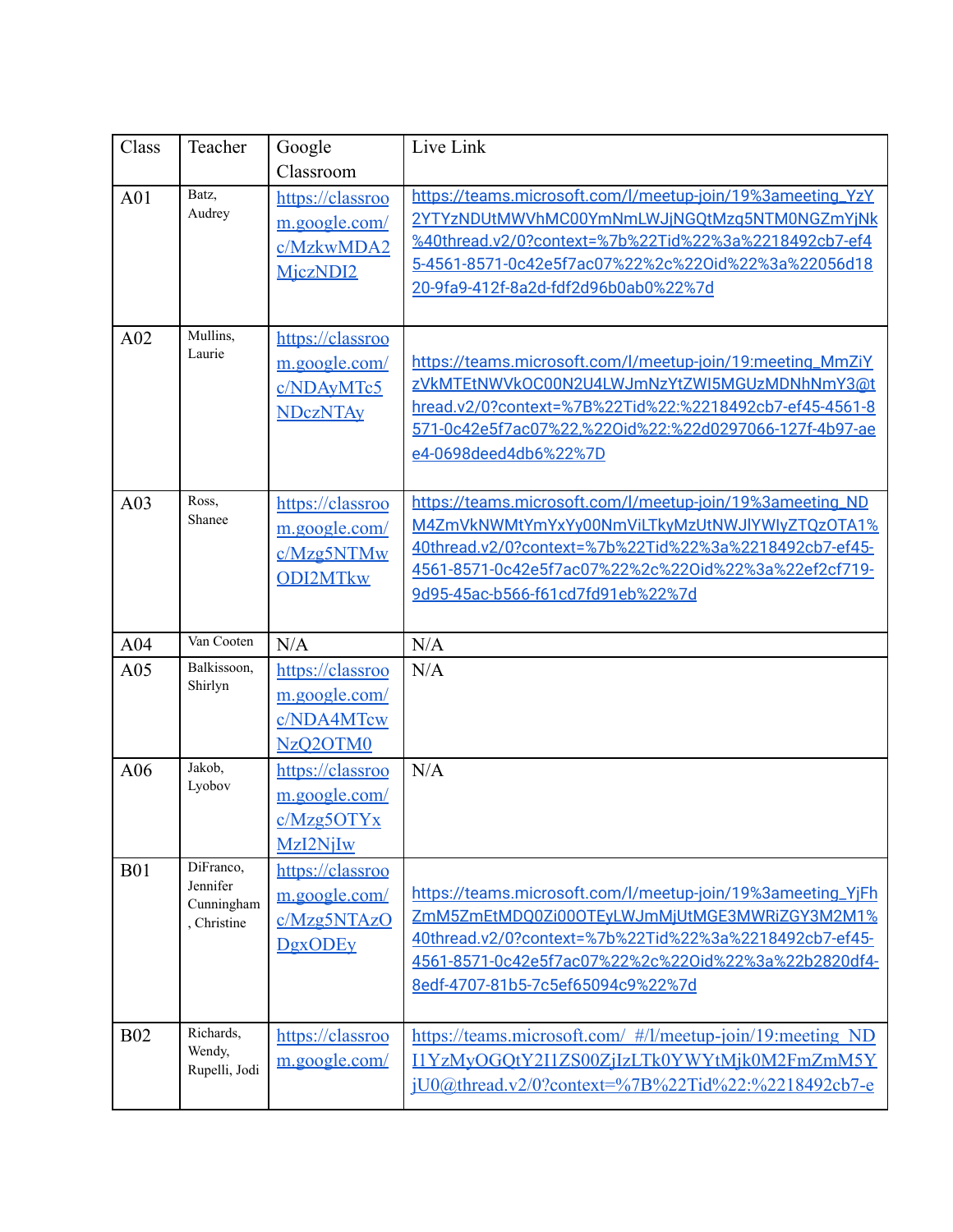|            |                     | c/MzA0OTMw                       | f45-4561-8571-0c42e5f7ac07%22,%22Oid%22:%2229a78fae                                                             |
|------------|---------------------|----------------------------------|-----------------------------------------------------------------------------------------------------------------|
|            |                     | <b>MzIxMjAz</b>                  | -9713-4ce4-a231-0e97f6b61294%22%7D&anon=true&deepli                                                             |
|            |                     |                                  | nkId=28241949-d8f5-46de-89a0-1fb9db144360                                                                       |
| <b>B03</b> | Caizzo,             | https://classroo                 | https://teams.microsoft.com/ #/l/meetup-join/19:meeting ZW                                                      |
|            | Danielle            | m.google.com/                    | I1ZTZhNjEtMTk5NC00Y2RhLWE3OGUtZDYxOGM4ODY                                                                       |
|            |                     | c/Mzg5NDM0                       | 3MjM5@thread.v2/0?context=%7B%22Tid%22:%2218492cb                                                               |
|            |                     | OTIxM <sub>i</sub> <sup>12</sup> | 7-ef45-4561-8571-0c42e5f7ac07%22,%22Oid%22:%22f19f5                                                             |
|            |                     |                                  | 9b1-3fac-416c-a0ab-4ca40fbb73b0%22%7D&anon=true&dee                                                             |
|            |                     |                                  | plinkId=24b733b2-45e5-470b-9415-4e2afec358ef                                                                    |
| <b>B04</b> | Antoniello,         | https://classroo                 | https://teams.microsoft.com/ #/l/meetup-join/19:meeting Yzk                                                     |
|            | Emilia              | m.google.com/                    | zOWM3MmYtNTU2My00NTg4LWEwNzgtYWJhMGMxMj                                                                         |
|            |                     | c/MzIwNzg2N                      | M3ZTg1@thread.v2/0?context=%7B%22Tid%22:%2218492                                                                |
|            |                     | zc3ODEw                          | cb7-ef45-4561-8571-0c42e5f7ac07%22,%22Oid%22:%22d6a                                                             |
|            |                     |                                  | 8daa3-2002-4a23-8e6f-1832fb92669b%22%7D&anon=true&                                                              |
|            |                     |                                  | deeplinkId=51f911da-f5b1-4ba3-a85a-3727edd9d051                                                                 |
| <b>B05</b> | Naimo,              | https://classroo                 | https://teams.microsoft.com/l/meetup-join/19%3ameeting_OTY                                                      |
|            | Rosalia             | m.google.com/                    | 2M2JkZjUtMzMwZS00YWUyLThmZGItYTqyZWQ1YmE0OTEx%4                                                                 |
|            |                     | c/Mzg5NjEwM                      | 0thread.v2/0?context=%7b%22Tid%22%3a%2218492cb7-ef45-4                                                          |
|            |                     | DI4Njk4                          | 561-8571-0c42e5f7ac07%22%2c%22Oid%22%3a%22a06b07dd-                                                             |
|            |                     |                                  | 0475-4074-b44e-84d30e563eae%22%7d                                                                               |
|            | Natkin,             |                                  |                                                                                                                 |
| <b>B06</b> | Taryn               | https://classroo                 | https://teams.microsoft.com/l/meetup-join/19%3ameeting_MW<br>MzODdiNzktNGI2MS00MDY0LTkyNTktZjlxMmI0NzBkNDk5%40t |
|            |                     | m.google.com/                    | hread.v2/0?context=%7b%22Tid%22%3a%2218492cb7-ef45-456                                                          |
|            |                     | c/Mzg5NDO5                       | 1-8571-0c42e5f7ac07%22%2c%22Oid%22%3a%226af0bc30-fd2                                                            |
|            |                     | Njk3NTY3                         | 9-4dcc-adc7-159cc7d4dcd9%22%7d                                                                                  |
|            |                     |                                  |                                                                                                                 |
| <b>B91</b> | Kevin Burke         |                                  |                                                                                                                 |
|            |                     |                                  | https://classroo   https://teams.microsoft.com/ #/l/meetup-join/19:meeting ZD                                   |
|            |                     | m.google.com/                    | diOTQyZjctMjEzNS00OGI2LTg5ZjktMWE5YmVlMWQyZ                                                                     |
|            |                     | c/MTIwNTI5M                      | TBh@thread.v2/0?context=%7B%22Tid%22:%2218492cb7-e                                                              |
|            |                     | DkzODQ2                          | f45-4561-8571-0c42e5f7ac07%22,%22Oid%22:%22fca34cd4                                                             |
|            |                     |                                  | -7e21-445b-b2bd-b0425da98109%22%7D&anon=true&deepl                                                              |
|            |                     |                                  | inkId=75194286-8f98-4277-9c95-2a63736bbdf4                                                                      |
| <b>B92</b> | Amato,<br>Christina | https://classroo                 | N/A                                                                                                             |
|            |                     | m.google.com/                    |                                                                                                                 |
|            |                     | c/NDAxMDAx                       |                                                                                                                 |
|            |                     | NDI0Nzc2                         |                                                                                                                 |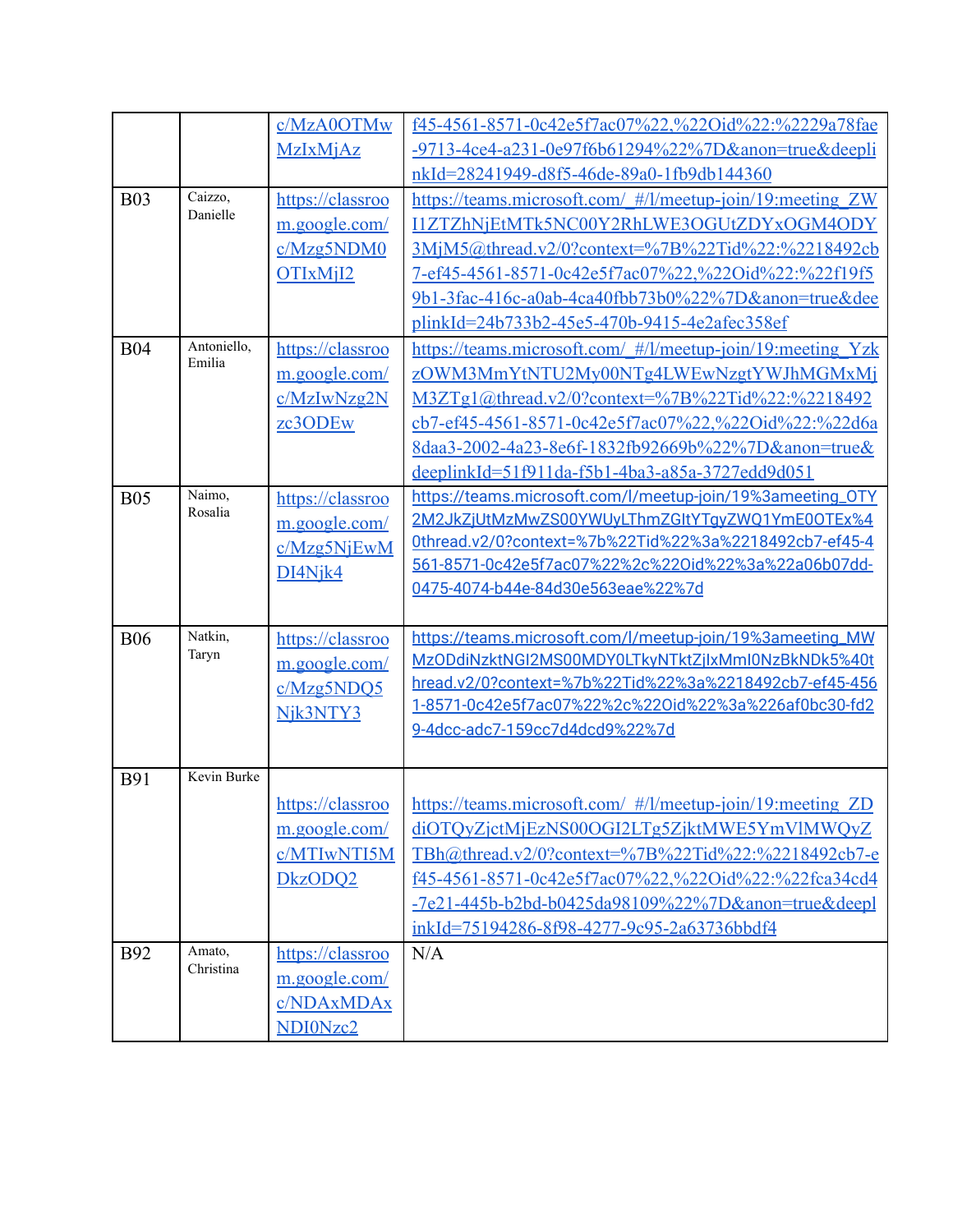| <b>B93</b><br><b>B94</b> | Ruocco,<br>Krystina<br>Paulsen,<br>Julia | https://classroo<br>m.google.com/<br>c/MzkwMDIx<br>NzAzNDY4<br>https://classroo<br>m.google.com/<br>c/MzIwODAz<br>NDY2MTO2 | https://teams.microsoft.com/ #/l/meetup-join/19:meeting ZW<br>QzZTRhMTQtMjRjNy00ZDBmLWI2NzktOGE4YTBhZWNi<br>MTBm@thread.v2/0?context=%7B%22Tid%22:%2218492cb<br>7-ef45-4561-8571-0c42e5f7ac07%22.%22Oid%22:%2252d7f<br>f62-679c-4dfd-836d-50d7d2ff4719%22%7D&anon=true&dee<br>plinkId=a5ae5e1b-ef7a-42d4-993d-b23815b41a80<br>N/A |
|--------------------------|------------------------------------------|----------------------------------------------------------------------------------------------------------------------------|-----------------------------------------------------------------------------------------------------------------------------------------------------------------------------------------------------------------------------------------------------------------------------------------------------------------------------------|
| <b>B95</b>               | Marina<br>Demchuk                        | https://classroo<br>m.google.com/<br>c/MzIwNzcyM<br>zU0Njkz                                                                | https://teams.microsoft.com/ #/l/meetup-join/19:meeting Yj<br>Q4ZjA1NTQtMWIxOS00MzM5LWI4ZDUtYjNlMTZjNmIw<br>NWFm@thread.v2/0?context=%7B%22Tid%22:%2218492cb<br>7-ef45-4561-8571-0c42e5f7ac07%22,%22Oid%22:%22b047<br>9215-ec97-43ad-adc3-400df9d42174%22%7D&anon=true&d<br>eeplinkId=9dbf26c8-17b3-49c0-b163-eee2532704b5        |
| <b>B96</b>               | Chevatewa,<br>Danielle                   | https://classroo<br>m.google.com/<br>c/Mzk2OTcxN<br>Tc1NzIx                                                                | N/A                                                                                                                                                                                                                                                                                                                               |
| C <sub>01</sub>          | Ricevuto,<br>Jean-Marie                  | https://classroo<br>m.google.com/<br>c/ODY5NTQx<br>MDI4Mjda                                                                | https://teams.microsoft.com/l/meetup-join/19%3ameeting_NTR<br>iZmM5MiMtMmMwMi00NDlhLTk5ZTUtODY2M2Y5ZDIxZGEy%4<br>0thread.v2/0?context=%7b%22Tid%22%3a%2218492cb7-ef45-4<br>561-8571-0c42e5f7ac07%22%2c%22Oid%22%3a%222ce89063-<br>5228-4464-8dd5-f9f099de26d6%22%7d                                                               |
| CO <sub>2</sub>          | Policaro,<br>Jessica                     | https://classroo<br>m.google.com/<br>c/MTYzODUx<br>MzQ4NjUz                                                                | https://teams.microsoft.com/ #/l/meetup-join/19:meeting OG<br>NkZjc0NGYtOWVmZC00OGFmLTg2YWUtYTllYzZmMW<br>Y4ZjI5@thread.v2/0?context=%7B%22Tid%22:%2218492cb<br>7-ef45-4561-8571-0c42e5f7ac07%22,%22Oid%22:%22282d<br>8f8f-60fe-441f-881c-3c668476bab2%22%7D&anon=true&de<br>eplinkId=05617f75-1637-42bd-b6d3-b43fd89d585f        |
| CO <sub>3</sub>          | Scalza,<br>Debra                         | https://classroo<br>m.google.com/<br>c/Mzg5NDUw<br>MDc1MjE2                                                                | https://teams.microsoft.com/l/meetup-join/19%3afDbN3-03w7<br>azfToR-FFIrhT-dtbhYq8omWT_q_IZ5w41%40thread.tacv2/16395<br>19708945?context=%7b%22Tid%22%3a%2218492cb7-ef45-456<br>1-8571-0c42e5f7ac07%22%2c%22Oid%22%3a%22f4922764-c0c<br>6-498a-8282-5287110b4930%22%7d                                                            |